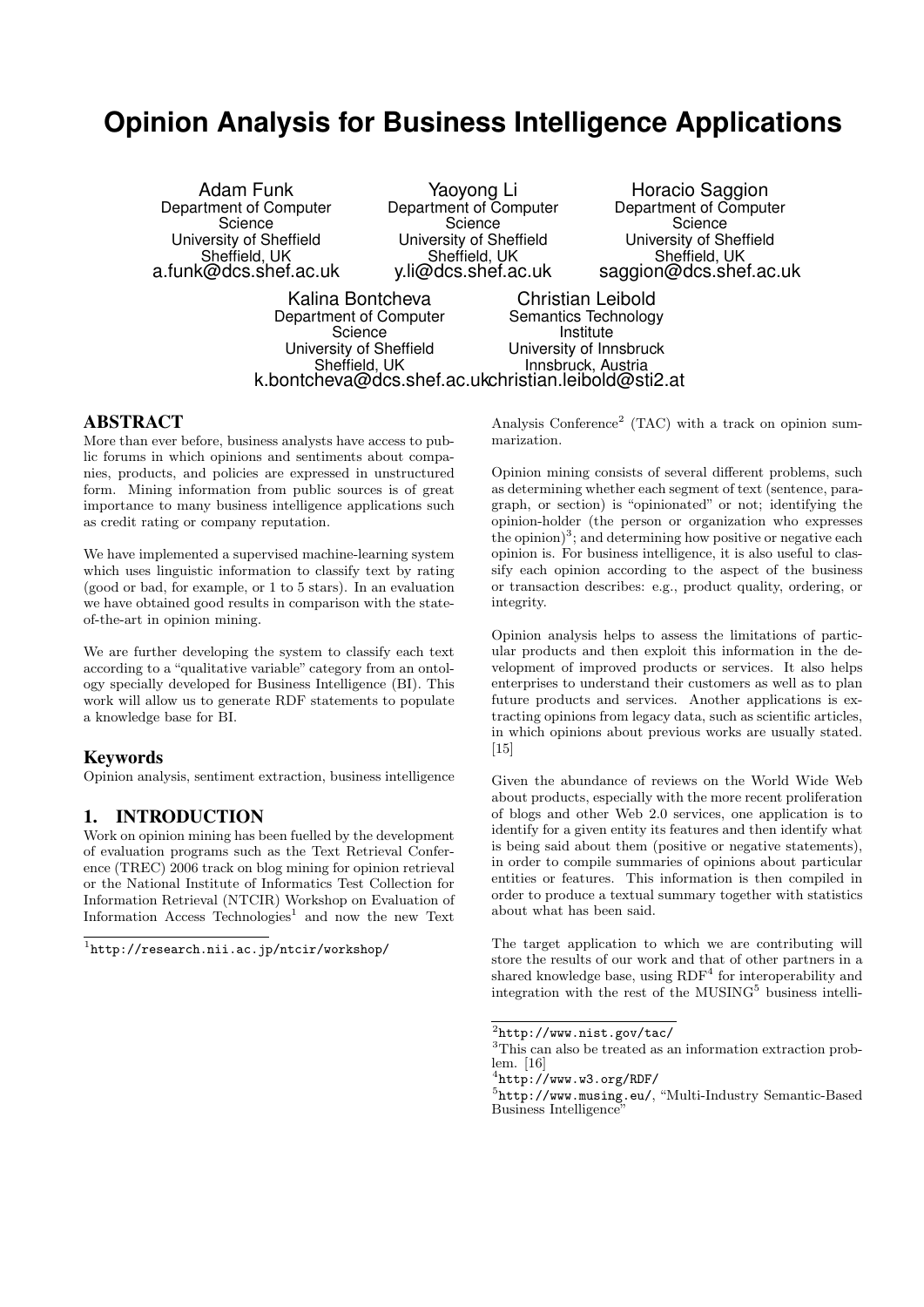gence suite.

The MUSING project is applying human language technology such as ontology-based extraction in the context of business intelligence applications.[17] Business intelligence (BI) is the process of finding, gathering, aggregating, and analyzing information to support decision-making. It has become evident to business analysts that qualitative information plays an important role in many BI applications. One such application in MUSING is a reputation teller that aims to collect and organize opinions about business entities (organizations, people, products, etc.). In MUSING, information is organized in a domain ontology, which the information extraction systems target. In particular a subontology in MUSING models subjective information such as reputation, reliability, and quality. The objective of our reputation teller application is to identify statements which reflect these concepts and track them over time in order to create an accurate picture of a business entity.

Here we present initial work on analysing language for that application. In particular, we aim in the experiments described below to establish the reliability and utility of simple linguistic features of classified texts for rapid supervised learning, in order to carry out opinion mining for business intelligence applications in various domains in which some annotated data are available—as is often the case with reviews on the web.

## 2. RELATED WORK

Classifying product reviews is a common problem in opinion mining: the goal is to identify for a given entity its features and the positive or negative statements expressed then identify what is being said about each of them. This information is then compiled in order to produce textual summaries together with statistics about the frequency of positive, negative, and neutral statements. A variety of techniques have been used here including supervised [9] and unsupervised [7, 18, 19, 20] machine-learning.

Language resources such as SentiWordNet have recently been developed for the research community. [5] Some approaches to opinion mining involve predefined gazetteers of positive and negative "opinion words", whereas Turney's well-known method [18] determined the semantic orientation of lexemes by calculating their Pointwise Mutual Information (PMI, based on probability of collocations [2]) to the reference words excellent and poor. More recent work on product reviews in particular involved the identification of words referring to implicit and explicit features. [11] Naturally, the work based on unsupervised learning has relied on a priori information.

Turney's work [18] on sentiment analysis achieved a classification accuracy of 74%, which we treat as a benchmark for good results.

The work presented here aims to avoid relying on a priori information but to use a data-driven approach based on rapid natural language processing (NLP) techniques as input to a machine learning tool. Our continuing and future work also aims to classify the texts by type according to a BI ontology.

# 3. BINARY CLASSIFICATION

We began by investigating a relatively simple problem of classifying paragraphs of text from the web as expressing either a positive or a negative opinion.

## 3.1 Corpus collection and preprocessing

We crawled web pages on a consumer forum<sup>6</sup> and collected a corpus of HTML documents, each containing in particular a comment (a paragraph of natural-language text) and a thumbs-up or thumbs-down rating, both entered by one of the forum's users.

Each rating was represented by an  $\langle \text{img} \rangle$  tag pointing to a GIF cartoon of a thumbs-up or thumbs-down gesture, with an alt attribute of Consumer ThumbsUp or Consumer ThumbsDown, respectively.

We preprocessed each HTML document to identify the comment text (based on the HTML tags and CSS attributes) and annotate it with a feature indicating the rating (thumbs-up or thumbs-down) according to the adjacent  $\langle \text{img} \rangle$  tag.

The resulting corpus consisted of 92 documents, each containing one instance (review) for classification. The distribution of ratings in the corpus was 67% thumbs-down and 33% thumbs-up.

# 3.2 Methodology

We then treated this as a straightforward binary classification problem: to train the support vector machine (SVM) engine [8] implemented in GATE [3] to classify each marked comment span as either thumbs-up or thumbs-down, based on n-grams of simple linguistic features of the text it contains. Unlike many other opinion-classification studies we did not use any predefined word-lists or specialized lexical resources, but allowed the machine-learning techniques used to infer the values of words implicitly from the training data.

We carried out the linguistic annotation by applying some of GATE's standard natural language processing (NLP) components for English: the sentence-splitter, the tokenizer, the morphological analyser (lemmatizer), and the Hepple partof-speech tagger [6]. These processes segmented the review text into sentences and tokens and added the following features to each token (these abbreviations for the features will be used in subsequent discussions of our experiments and results):

string the original, unmodified text of the token;

- root the lemmatized, lower-case form of the token (for example, run is the root feature for run, runs, ran, and Running);
- category the part-of-speech (POS) tag, a symbol that represents a grammatical category such as determiner, present-tense verb, past-tense verb, singular noun,  $etc.)<sup>7</sup>$ ;

6 http://www.clik2complaints.co.uk

<sup>7</sup>Our POS tagger uses the Wall Street Journal corpus's tagset.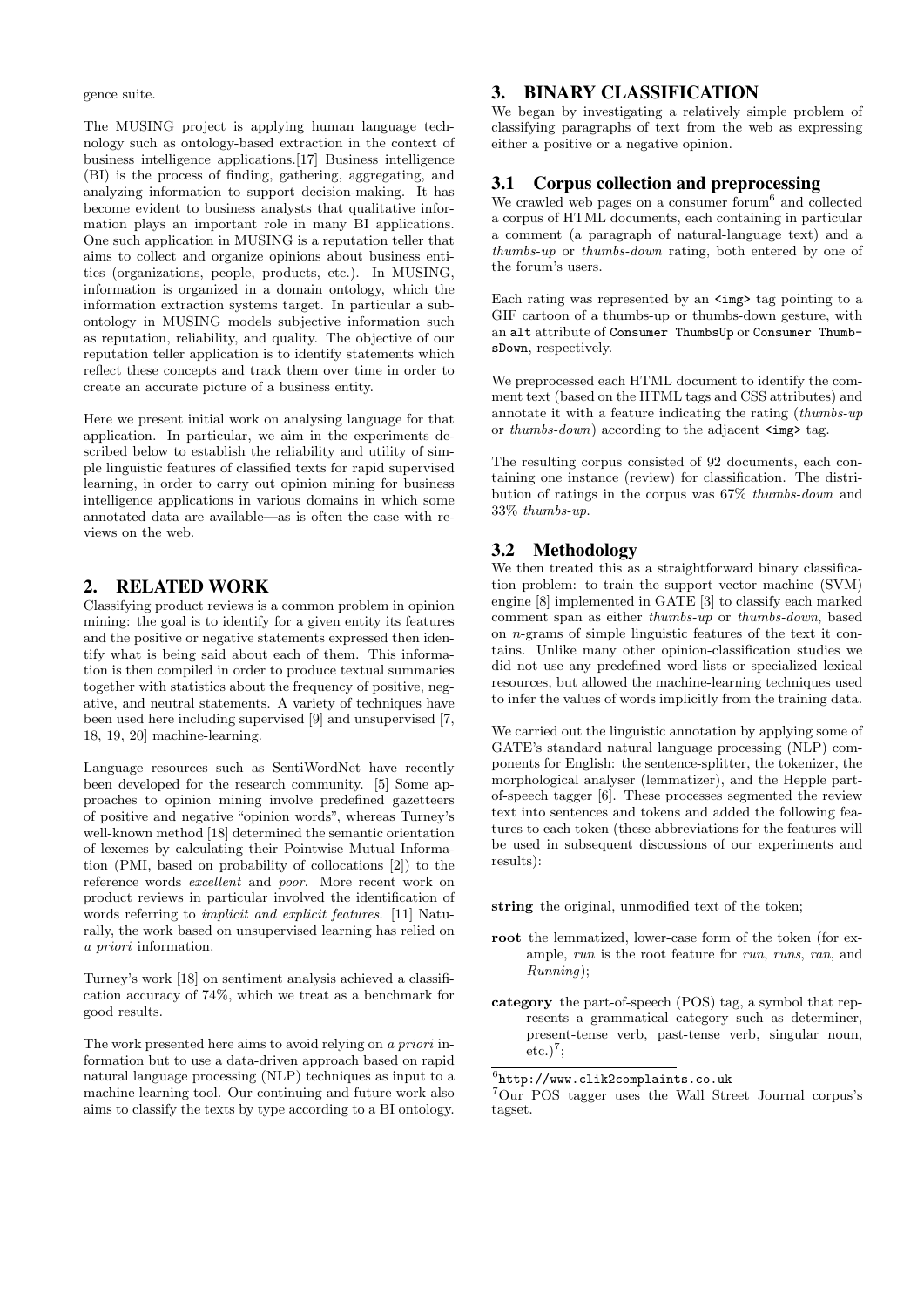orth a code representing the token's combination of upperand lower-case letters<sup>8</sup> (if it has been classified as a word).

We then carried out training and evaluation with 10-fold cross-validation over the corpus described in Section 3.1, in order to classify each review text as thumbs-up or thumbsdown based on SVM analysis of n-grams of various combinations of the token features listed above. Table 1 summarizes the standard information extraction measurements from this series of experiments.<sup>9</sup>

# 3.3 Evaluation

From these results we can make the following general observations.

- The combination of category and orth produced relatively poor results—as expected, because it is semantically empty.
- Increasing the number of features does not necessarily improve performance, because it can make the training data sparse.
- Increasing the value of  $n$  in the *n*-gram can decrease performance, as is often the case with SVM machinelearning techniques (as in [14], for example).
- The unigram results obtained this way compare favourably with the 74% accuracy benchmark for the binary classification of movie review texts. [18]

Table 2 shows the detailed evaluation results by category for the three best analyses. As these breakdowns show, these experiments erred in the negative direction; i.e., it tended to misclassify thumbs-up texts as thumbs-down more often than the other way. (This is also true for the others listed in Table 1 but not reported in more detail here.)

This directional error is understandable because the dataset is inherently biased that way (67% thumbs-down, as mentioned in Section 3.1). Nonetheless, we consider 80% overall accuracy to be a good achievement using only simple tokenlevel features.

# 4. FIVE-WAY CLASSIFICATION

Given the success of our approach to binary classification, we now consider a more complicated problem: five-way classification of product and company reviews (using discrete ratings from  $1-star$  to  $5-star$ ).

#### 4.1 Corpus collection and preprocessing

We crawled web pages on another consumer forum<sup>10</sup> and collected a corpus of HTML pages, each containing a number

of separate comments product or company reviews. Each review consisted of a paragraph or two of natural-language text entered by one of the forum's users and the same user's rating of the company from one to five stars.

Each rating was represented by an  $\langle \text{img} \rangle$  tag pointing to a GIF image of a row of one to five adjacent stars, with an alt attribute of 1 Star Review, 2 Star Review, etc.

We preprocessed each HTML document to identify each unit of comment text (based on the HTML tags and CSS attributes) and annotate it with a feature indicating the rating (from 1-star to 5-star) according to the adjacent  $\langle \text{img} \rangle$  tag.

The resulting corpus consisted of 600 documents containing approximately 7300 classification instances, with ratings distributed unevenly as shown in Table 3.

# 4.2 Methodology

We treated this too as a straightforward classification problem: to train the same SVM engine to assign one of the five possible features to each comment span, based on combinations the same simple linguistic features of the text.

We carried out SVM training and evaluation with 5-fold cross-validation over the corpus described in Section 4.1, using various combinations of token features as in the binary set of experiments (Section 3.2).

Because of the much greater memory and processing time required to deal with the larger corpus, and since our previous experiments had indicated (as expected) that using bigrams, trigrams, and combinations of three features would not improve the results, we limited this set of experiments to unigrams of one or two features.

Table 4 summarizes the standard information extraction measurements for this series of experiments.

# 4.3 Evaluation

Even for five-way classification we obtained reasonably good overall results—around 74%. Unfortunately, as the detailed analysis of the two best results in Table 5 shows, the scores were very good only for the extreme classifications, 1-star and 5-star, whereas the scores for 2-star and 3-star in particular were quite low. (The detailed results for the other two experiments were similar.)

We attribute this uneven performance partly to the unbalanced distribution of ratings in our dataset (see Table 3) as well as to the inherent fuzziness of mid-range, subjective ratings. In other words, the opinions associated with 2-, 3-, and  $\lambda$ -star ratings are less "opinionated" than 1- and 5-star ratings and therefore less clearly bounded. Table 6 shows a few examples of "vague" review texts.

The precision and recall scores in the  $2-$ ,  $3-$ , and  $4$ -star categories also suggest that the classification errors occur mainly within these three mid-range classes; of course, misclassifying a 3-star text as 2-star, for example, is much less serious than misclassifying it as 1-star.

It is also worth noting that an SVM engine treats these rat-

 ${}^{8}$ upperInitial, allCaps, lowerCase, or mixedCaps  ${}^{9}Precision$  (P) is the proportion of automatically tagged labels of a particular type that were correct; recall  $(R)$  is the proportion of items with that type that were actually found by the system; and  $F_1 = 2PR/(P+R)$  (the harmonic mean of precision and recall). See  $[12]$ , for example, for details.  $^{10}$ http://www.pricegrabber.co.uk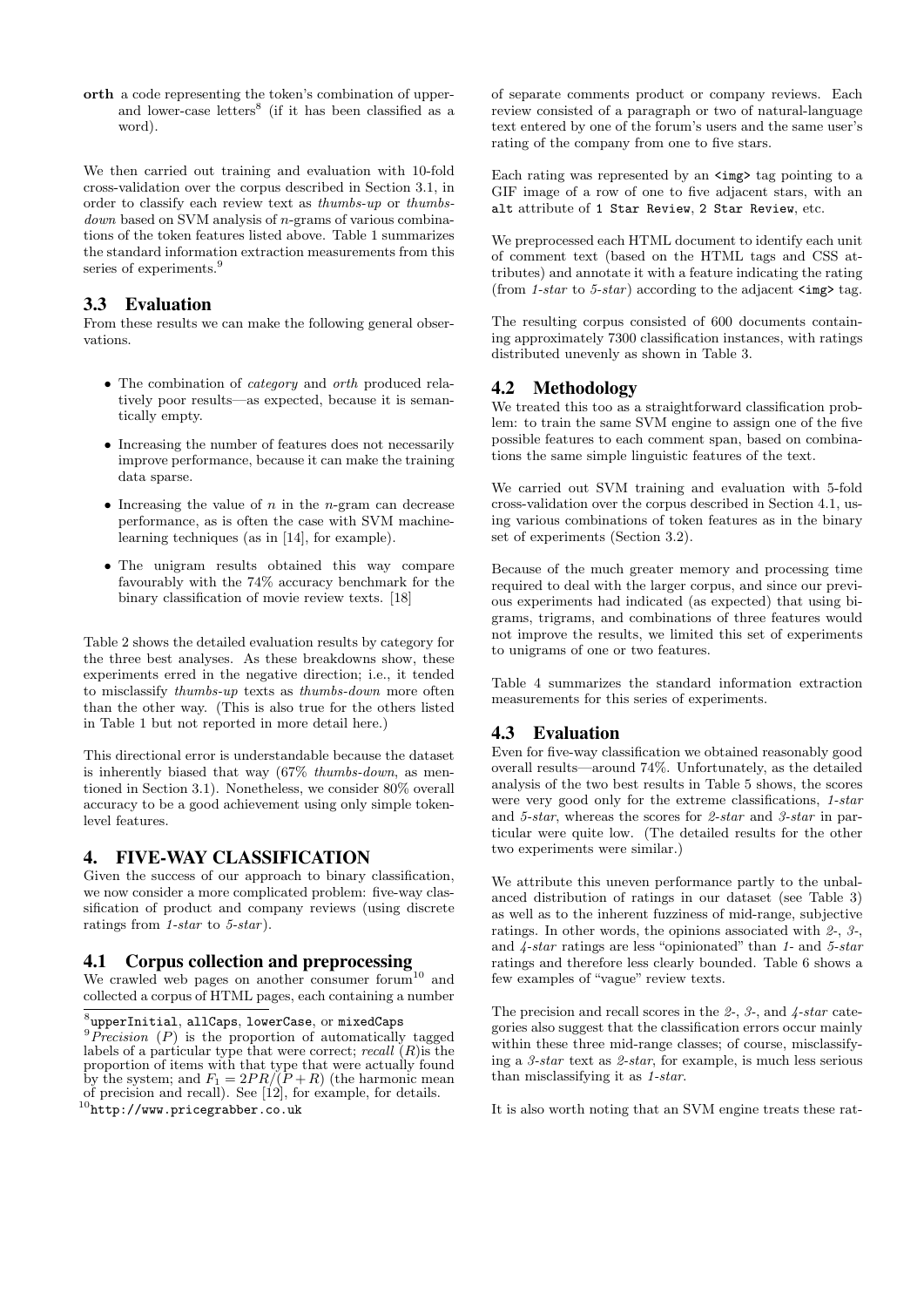|                |                        | $thumbs-down$ | $thumbs-up$ | overall |
|----------------|------------------------|---------------|-------------|---------|
|                | string                 | 85.0          | 51.7        | 78.9    |
|                | root                   | 85.1          | 50.0        | 78.9    |
|                | string, category       | 84.2          | 50.0        | 77.8    |
| 1              | root, category         | 84.1          | 50.7        | 77.8    |
|                | string, orth           | 85.0          | 51.7        | 78.9    |
| 1              | root, orth             | 85.8          | 53.0        | 80.0    |
| 1              | category, orth         | 78.5          | 7.7         | 66.7    |
| 1              | string, category, orth | 84.2          | 50.0        | 77.8    |
| 1              | root, category, orth   | 84.2          | 50.0        | 77.8    |
| $\overline{2}$ | string                 | 81.1          | 33.2        | 72.2    |
| 2              | root                   | 81.1          | 31.5        | 72.2    |
| 2              | string, orth           | 81.1          | 33.2        | 72.2    |
| $\overline{2}$ | root, category         | 80.5          | 28.2        | 71.1    |
| 2              | root, orth             | 80.5          | 28.2        | 71.1    |
| 3              | string                 | 78.8          | 13.5        | 67.8    |
| 3              | root                   | 78.4          | 10.7        | 66.7    |
| 3              | root, category         | 78.8          | 13.5        | 67.8    |

Table 1: Overall evaluation of *thumbs-up/down* classification<br>  $F_1 \%$  $n$  Token features used

Table 2: Detailed results of the best binary classifications

| $\boldsymbol{n}$ | Features<br>used | Rating        | Precision<br>% | Recall<br>% | $F_{\rm 1}$<br>% |
|------------------|------------------|---------------|----------------|-------------|------------------|
|                  | root, orth       | $thumbs-down$ | 77.2           | 98.8        | 85.8             |
|                  |                  | $thumbs-up$   | 85.0           | 44.2        | 53.0             |
|                  |                  | overall       | 80.0           | 80.0        | 80.0             |
|                  | root             | $thumbs-down$ | 76.1           | 98.8        | 85.1             |
|                  |                  | $thumbs-up$   | 85.0           | 40.8        | 50.0             |
|                  |                  | overall       | 78.9           | 78.9        | 78.9             |
|                  | string           | $thumbs-down$ | 76.2           | 98.8        | 85.0             |
|                  |                  | $thumbs-up$   | 85.0           | 42.5        | 51.2             |
|                  |                  | overall       | 78.9           | 78.9        | 78.9             |

Table 3: Distribution of ratings in the  $1-5$  star dataset

| % of instances |
|----------------|
| $7.8\%$        |
| 2.3%           |
| $3.2\%$        |
| 18.9%          |
| 67.9%          |
|                |

Table 4: Overall evaluation of  $1-5$  star classification

| $\boldsymbol{n}$ | Token features used | $F_1$ % by rating |           |                 |                 |                 |         |
|------------------|---------------------|-------------------|-----------|-----------------|-----------------|-----------------|---------|
|                  |                     | $1 - star$        | $2$ -star | $3\text{-}star$ | $\lambda$ -star | $5\text{-}star$ | overall |
|                  | root                | 79.9              | 1.8       | 5.8             | 22.5            | 85.1            | 74.9    |
|                  | string              | 78.0              | 2.4       | 7.2             | 23.7            | 84.6            | 74.1    |
|                  | root, category      | 77.0              | 24.0      | 7.3             | 24.3            | 84.3            | 73.7    |
|                  | root, orth          | 77.8              | 4.8       | 7.6             | 23.7            | 84.8            | 74.6    |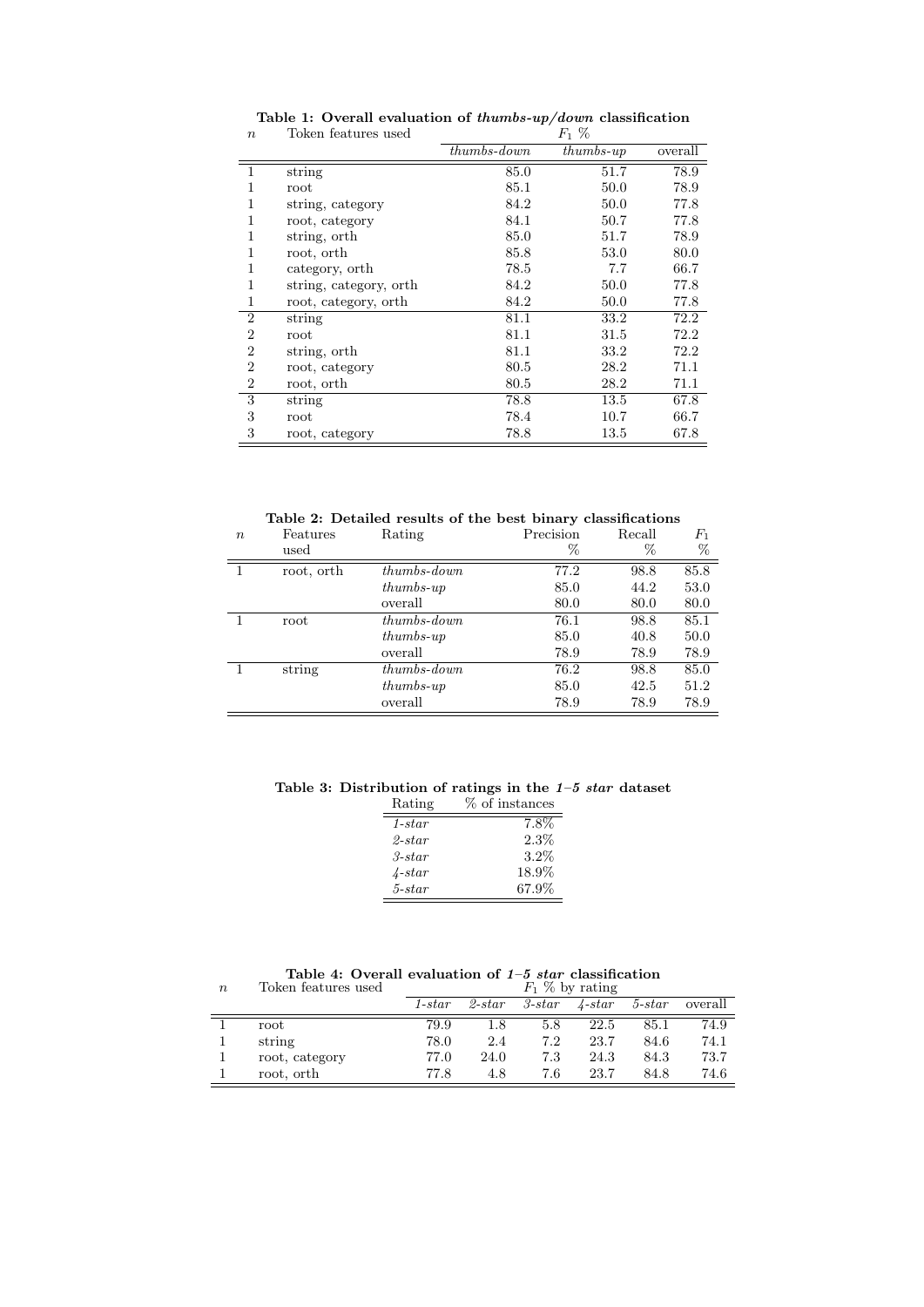|         |            | Table 5: Detailed results of the best $1\neg b$ star classifications |           |        |       |
|---------|------------|----------------------------------------------------------------------|-----------|--------|-------|
| $\it n$ | Features   | Rating                                                               | Precision | Recall | $F_1$ |
|         | used       |                                                                      | %         | %      | %     |
|         | root       | $1 - star$                                                           | 80.6      | 80.0   | 79.9  |
|         |            | $2\text{-}star$                                                      | 30.0      | 0.9    | 1.8   |
|         |            | $3\text{-}star$                                                      | 44.8      | 3.1    | 5.8   |
|         |            | $\lambda$ -star                                                      | 44.1      | 15.1   | 22.5  |
|         |            | $5$ -star                                                            | 79.0      | 92.5   | 85.2  |
|         |            | overall                                                              | 77.0      | 73.0   | 74.9  |
|         | root, orth | $1 - star$                                                           | 78.9      | 77.5   | 77.8  |
|         |            | $2\text{-}star$                                                      | 46.7      | 2.6    | 4.8   |
|         |            | $3\text{-}star$                                                      | 65.0      | 4.1    | 7.6   |
|         |            | $\sqrt{4 - star}$                                                    | 46.9      | 15.9   | 23.7  |
|         |            | $5$ -star                                                            | 78.7      | 92.3   | 84.8  |
|         |            | overall                                                              | 76.6      | 72.7   | 74.6  |

|                |          | Table 5: Detailed results of the best $1-5$ star classifications |           |        |               |
|----------------|----------|------------------------------------------------------------------|-----------|--------|---------------|
| $\overline{n}$ | Features | Rating                                                           | Precision | Recall | $F_1$         |
|                |          |                                                                  |           |        | $\sim$ $\sim$ |

Table 6: Examples of 2- and 3-star review texts which are difficult to classify Rating Text

| $2\text{-}star$ | My personal details were not retained and when asked for an 'order       |
|-----------------|--------------------------------------------------------------------------|
|                 | number' on the survey I could find no trace of it. Not a very pleasing   |
|                 | shop. I have in the past been very pleased.                              |
| $3\text{-}star$ | Navigation is not intuitive. It seems to be logically structured but the |
|                 | cues are too brief or assumptive. I took twice as long as with some      |
|                 | alternative sites.                                                       |
| $3\text{-}star$ | The secure server didnt work first time so I had to go through again     |
|                 | and reenter half my info again before it worked. It did work in the end  |
|                 | and I hope to receive the goods soon.                                    |

ings as a set of five arbitrary strings rather than as sequential numeric values.

#### 5. CURRENT AND FUTURE WORK

This set of experiments indicates that we can successfully classify short texts by rating (the positive or negative value of the opinions) using machine-learning based on quick and simple analysis with a standard NLP toolkit—and without relying on predefined lists of opinion words.

In current and future work, we will treat identifying the opinion-holder (as mentioned in Section 1) and the subject of the review (the company or product) as standard information extraction and named-entity recognition (NER) problems (areas in which we also have experience). [1, 4]

Future experiments along these lines will build on the techniques presented here and will be applied to a wider variety of text sources, particularly those more relevant to business intelligence. We will also incorporate our other our previous work with SVM machine-learning on linguistic information for opinion analysis of the MPQA and NTCIR-6 corpora [10], and investigate the use of SVM active learning in order to minimize the training data required and benefit from some human domain expertise. For comparison we also intend to test weakly supervised methods such as the probabilistic model for hedge classification [13], and later using unlabelled data and transductive SVM in a move towards unsupervised learning.

To apply these developments to a BI system, we also need to classify the texts by type. For this purpose we are manually annotating the corpora described above so that each review is tagged with one of the subclasses of Qualitative-Variable in the company ontology, as shown in Figure 1. The MUSING ontology for business intelligence extends the PROTON System and Top modules.<sup>11</sup>

Once we have manually annotated the corpora, we will apply the techniques as in Sections 3 and 4 above to the problem of classifying review texts by qualitative categories.

Combining the text classification approach evaluated here with NER and the ontological classification of the *Qualita*tiveVariables will allow us to export useful reputation information as RDF statements, such as those shown in Figure 2, to a shared knowledge base for the MUSING project's Reputation Teller pilot service. Further approaches that we develop successfully will also be integrated into this system.

# 6. ACKNOWLEDGEMENTS

This work is partially supported by the EU-funded MUSING project (IST-2004-027097).

#### 7. REFERENCES

[1] K. Bontcheva, M. Dimitrov, D. Maynard, V. Tablan, and H. Cunningham. Shallow Methods for Named Entity Coreference Resolution. In Chaînes de

 $^{11}$ http://proton.semanticweb.org/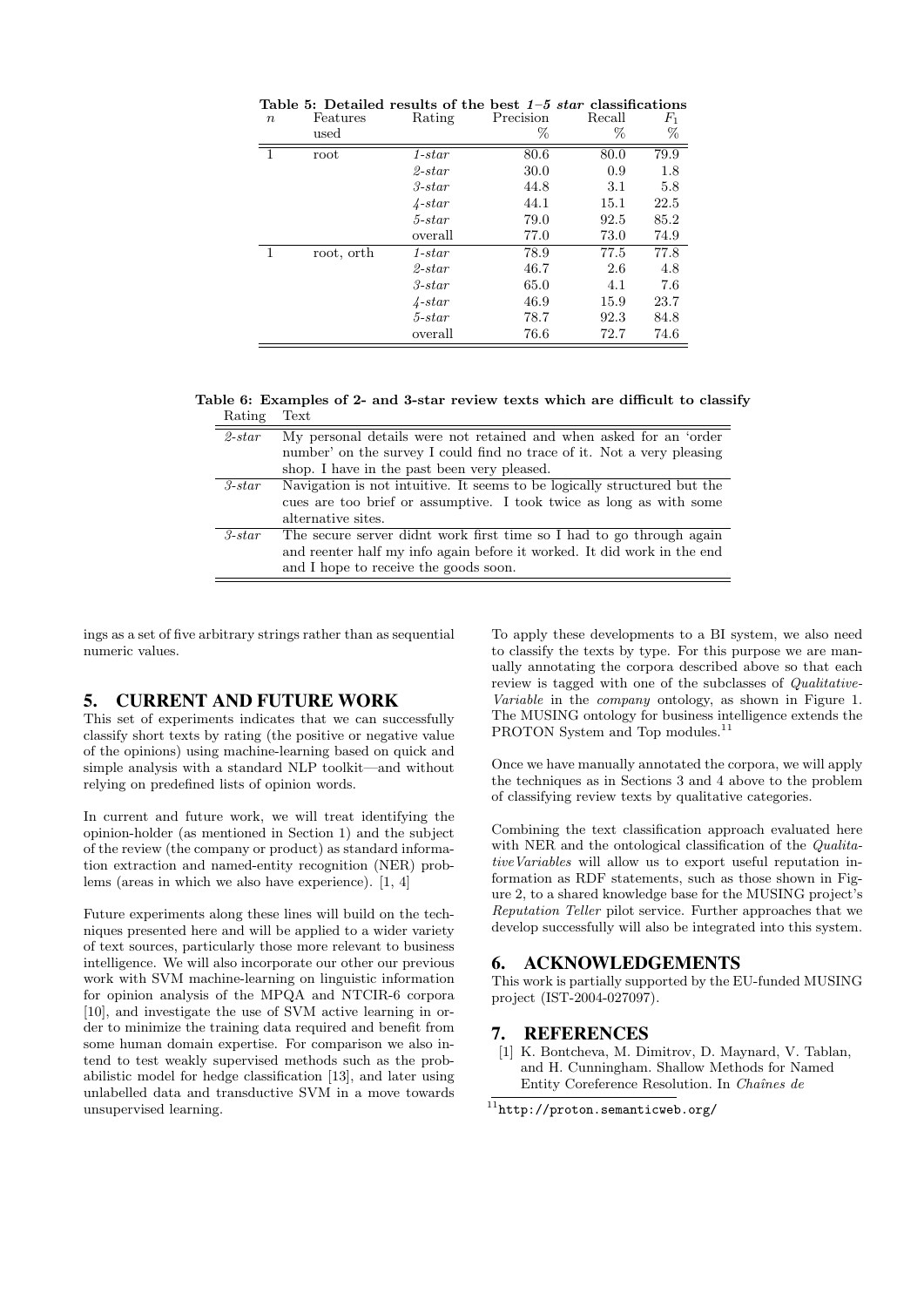

Figure 1: Excerpt from the MUSING ontology's class hierarchy showing *Qualitative Variable* and its subclasses

```
\overline{\mathsf{crdf}}:RDF
   xmlns:company="http://musing.deri.at/ontologies/v0.8/general/company#"
   xmlns:bach="http://musing.deri.at/ontologies/v0.8/general/bach"
  xmlns:protonu="http://proton.semanticweb.org/2005/04/protonu#"
  xmlns:protont="http://proton.semanticweb.org/2005/04/protont#"
   xmlns:rdf="http://www.w3.org/1999/02/22-rdf-syntax-ns#"
   xmlns:rdfs="http://www.w3.org/2000/01/rdf-schema#"
   xmlns:xsd="http://www.w3.org/2001/XMLSchema#"
\overline{ }<company:Corporation rdf:ID="ACME">
  <company:hasReputation>
    <company:Reputation rdf:ID="Reputation_ACME">
      <rdfs:label rdf:datatype="xsd:string">Acme</rdfs:label>
    </company:Reputation>
  </company:hasReputation>
  <rdfs:label rdf:datatype="xsd:string">Acme</rdfs:label>
</company:Corporation>
<company:Rating rdf:ID="Rating_Acme">
  <bach:hasQualitativeVariable rdf:resource="#ValueForMoney" />
  <rdfs:label rdf:datatype="xsd:string">Acme</rdfs:label>
</company:Rating>
<company:Reliability rdf:ID="ValueForMoney_ACME">
  <bach:hasQualitativeValue rdf:datatype="xsd:float">-1.5</bach:hasQualitativeValue>
  <rdfs:label rdf:datatype="xsd:string">Acme</rdfs:label>
</company:Reliability>
\langle \text{rdf:RDF} \rangle
```
Figure 2: RDF statements representing a negative Reliability rating for the Acme corporation